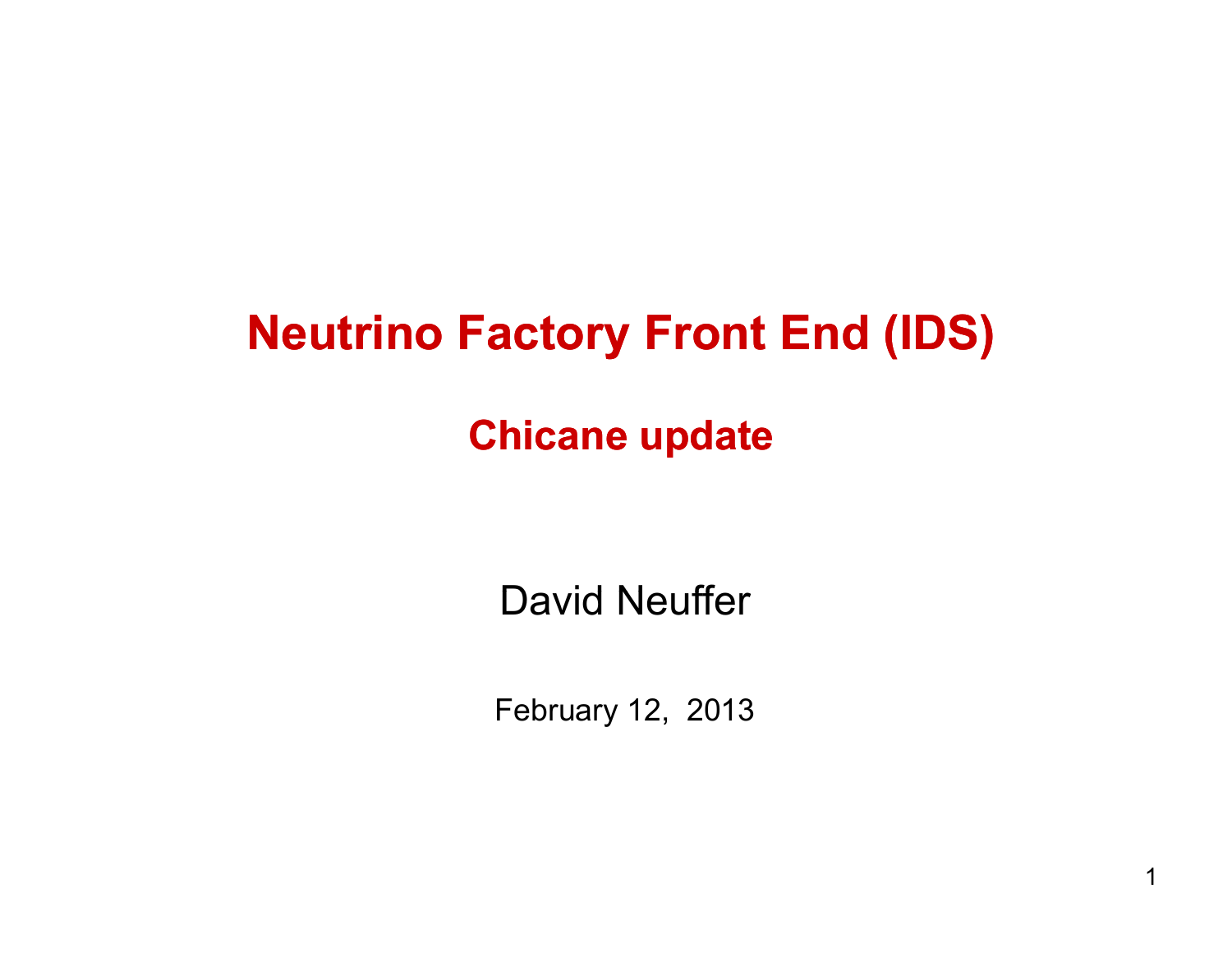

## **Outline**

## **Front End for the IDS Neutrino Factory**

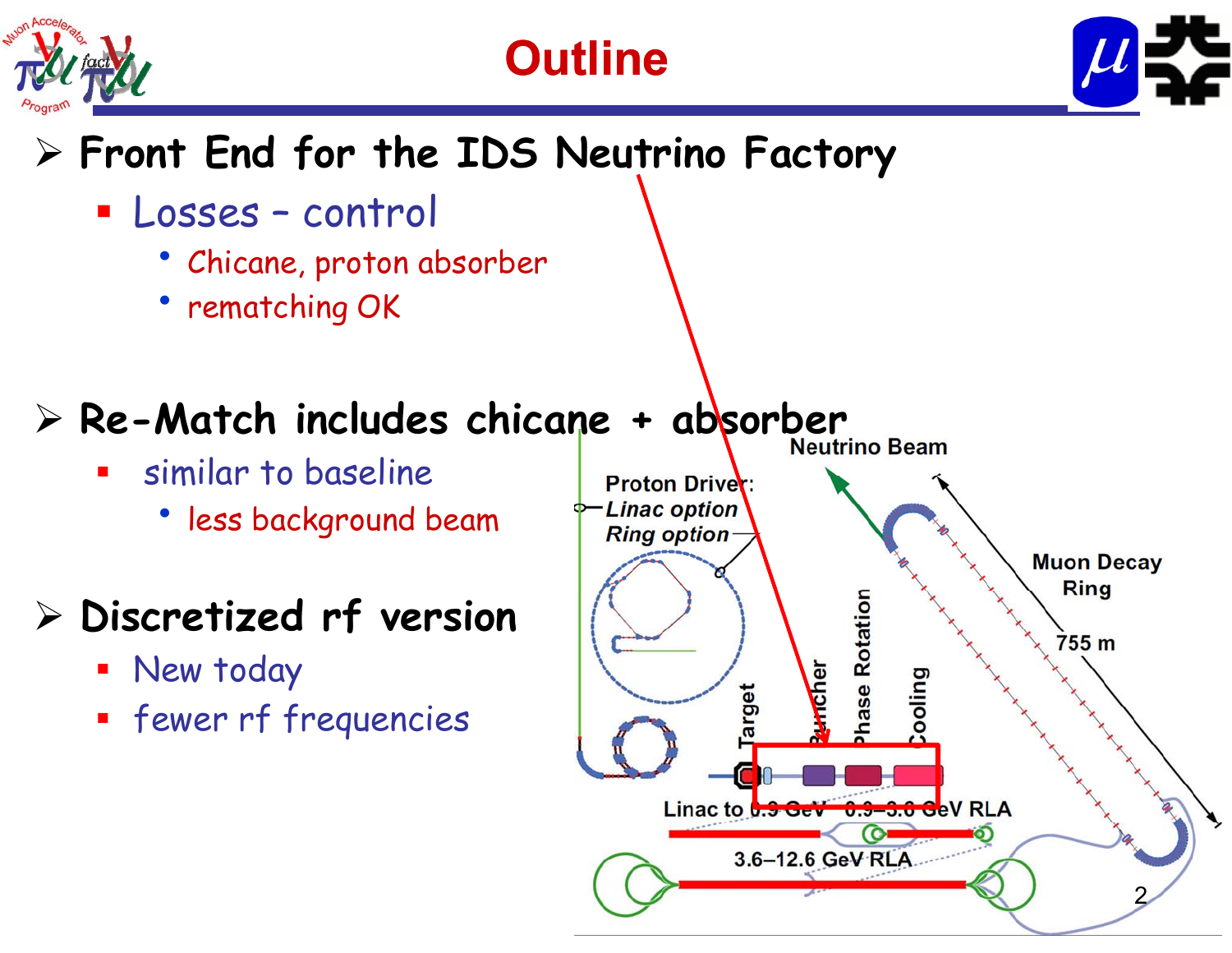



#### $\blacktriangleright$ **ICOOL version**

- 2 Bent Solenoids 10m
- $-$  5m, 1.5T, 12.5 $^{\circ}$ ,0.27GeV/c
- $\blacksquare$  5m, 1.5T, -12.5º ,0.27GeV/c
	- •**bend radius is 22.92m (1/r=0.043636)**
	- $B_y=0$
- **Be Absorber – 10cm thick** bend
- **ICOOL BSOL element:**

SREGION ! bentsol 5.0 1 1e-21 0. 1.0**BSOL** 1 1.5 0.0 1 0.27 0.0 0.043636 0.0 0.0 0.0 0. 0. 0. 0. 0.VACNONE0. 0. 0. 0. 0. 0. 0. 0. 0. 0.

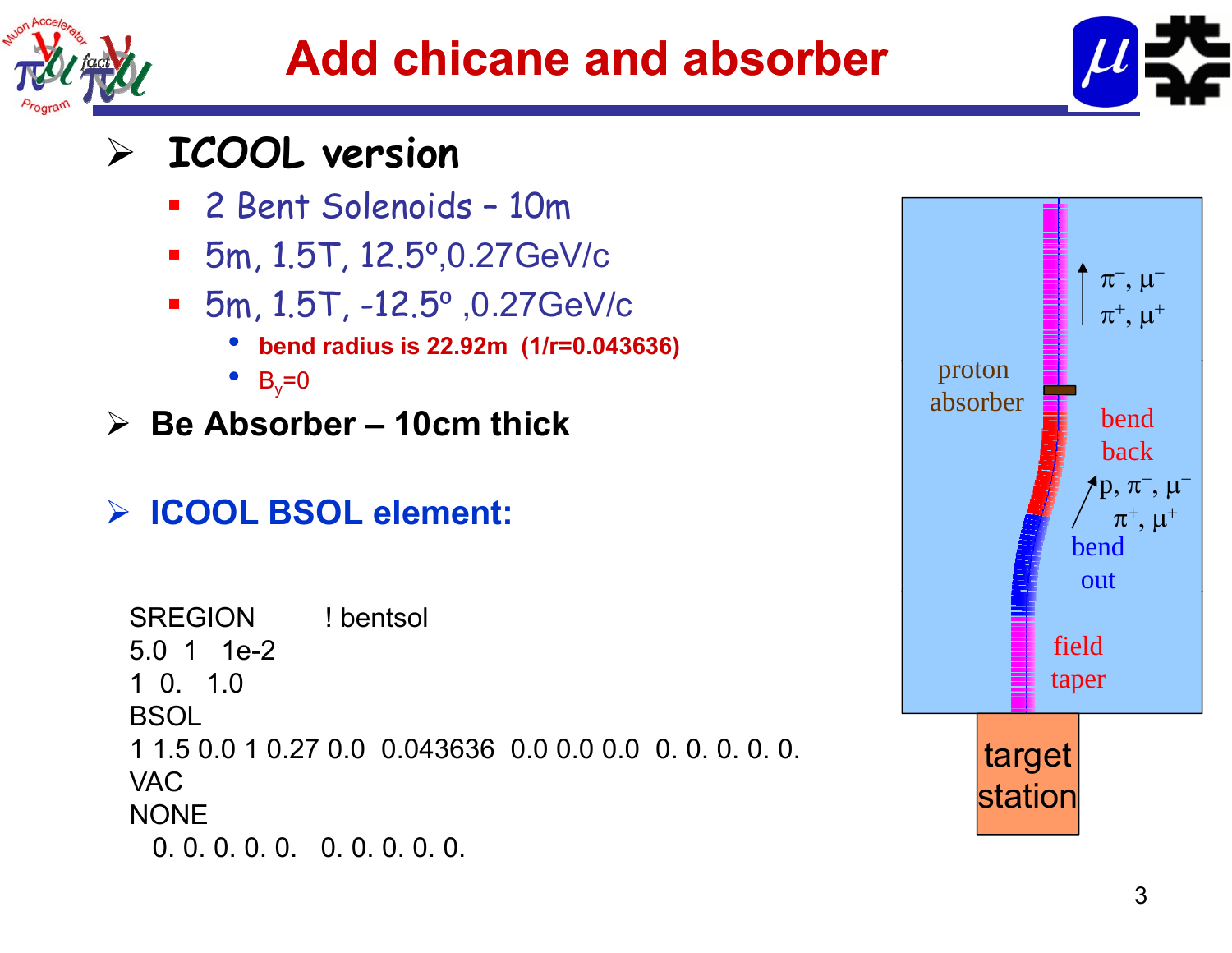

## Front End with Absorber-Rematch





- **i h b b with a bsor ber**
	- particle 1-270 MeV/c
	- particle 2 -185 MeV/c
	- absorber at 29m
		- 10cm Be
		- particle 1-237 MeV/c
		- particle 2-144 MeV/c
	- $\blacksquare$ Bunch N=10
	- Ŧ Rotate N=10.045
	- $\blacksquare$  Cool -201.25MHz
		- ••  $p_{ref}$ =230 MeV/c



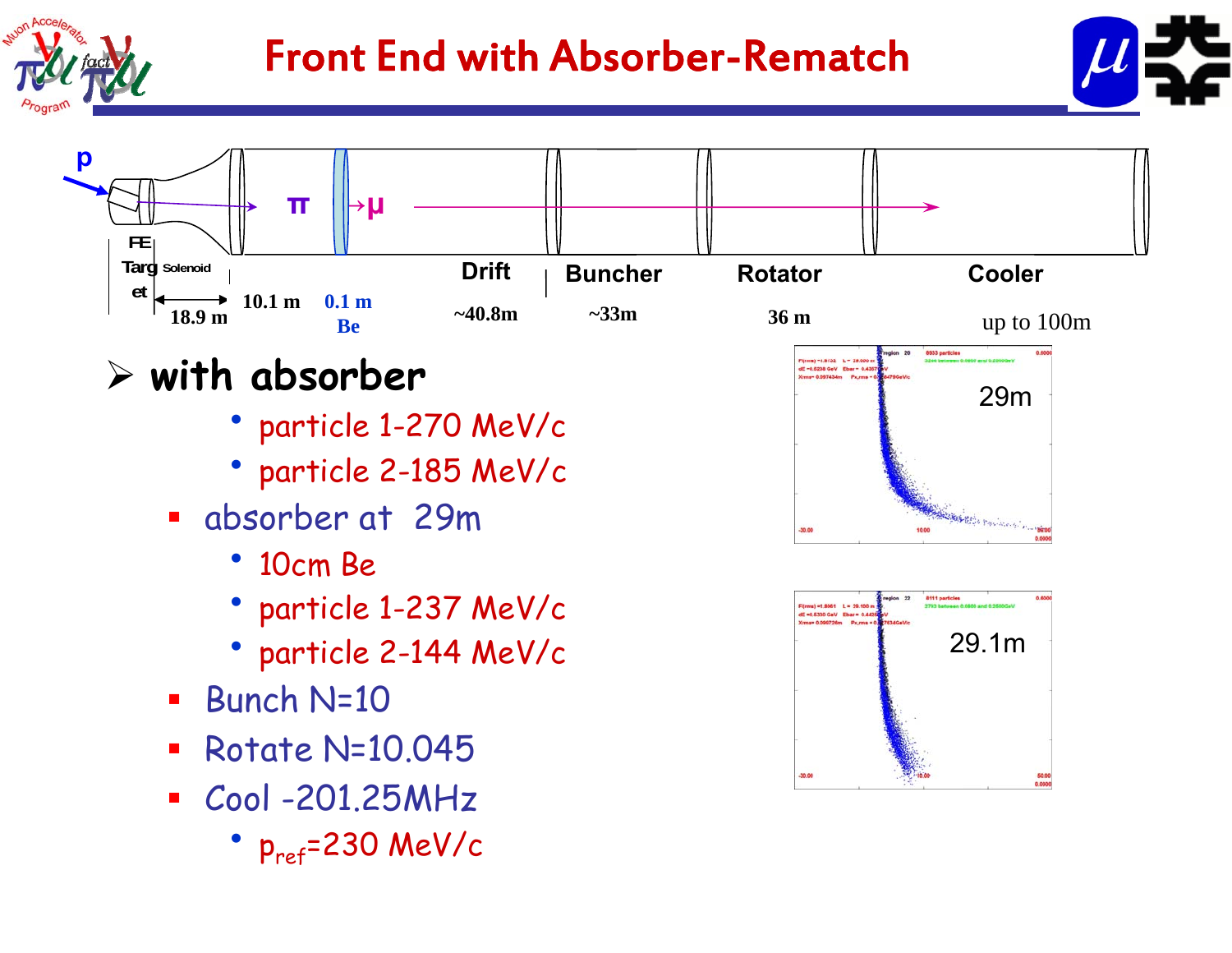# **Compare-absorber vs absorber+chicane**

This compares absorber only (10cm Be) to chicane (BSOL) + absorber



![](_page_4_Figure_3.jpeg)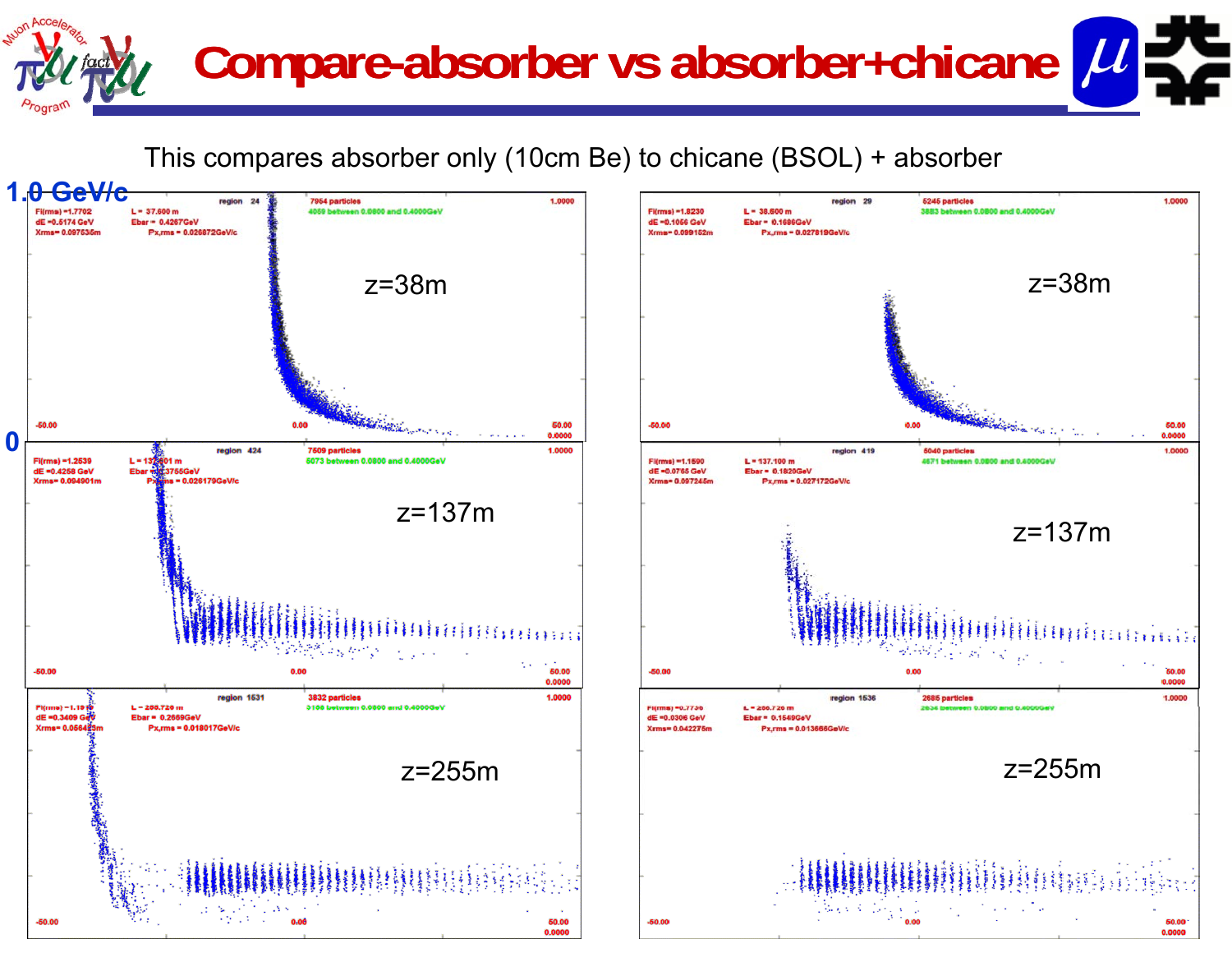![](_page_5_Figure_0.jpeg)

# **ICOOL Simulation results**

2500

![](_page_5_Figure_2.jpeg)

![](_page_5_Figure_3.jpeg)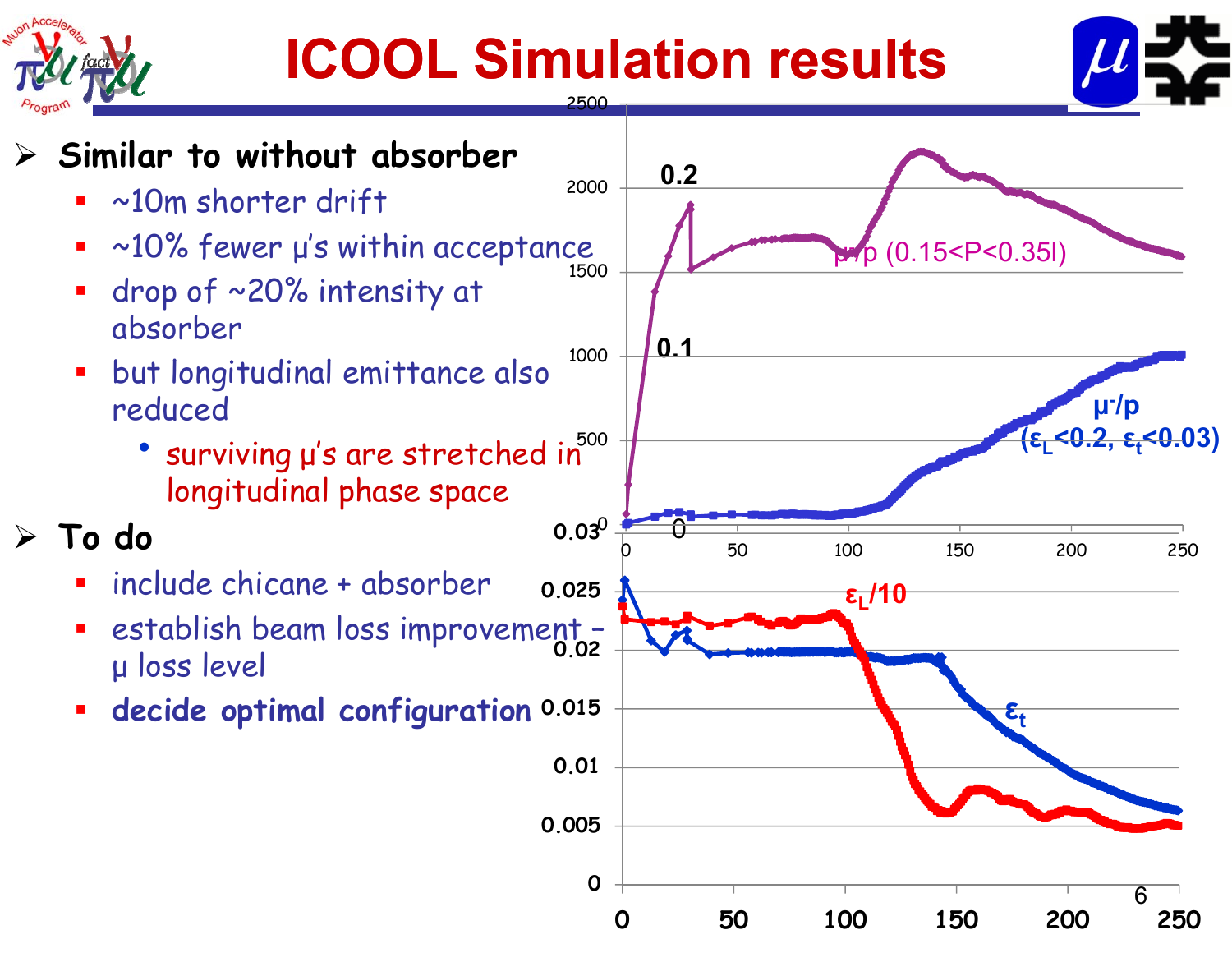![](_page_6_Picture_0.jpeg)

![](_page_6_Picture_2.jpeg)

**0 50 100 150 200 250**

- **Reduce number of frequencies to make implementation more "practical"**
- **Buncher is 33m (44 rf cavities)**
	- **Service Service** reduce to **14** frequencies
	- ▉ 358.92, 341.02,328.73, 317.27,306.63, 296 65 287 31 278 53 270 28 262 50 296.65, 287.31, 278.53, 270.28, 262.50, 255.16, 248.21, 241.63, 235.40

#### **1200 Rotator is 36m (48 rf cavities)** Ξ reduce to **18** frequencies 231.55, 228.01, 224.87, 222.06, 219.60, **1000231.33, 226.01, 224.67, 222.00, 219.00, 200, 210000p)**<br>217.31, 214,82, 212.26, 210.10, 208.27, 800 <del>|</del> 206.75, 205.49, 204.47, 203.65, 203.03, 202.57, 202.28, 202.13 **<sup>600</sup> not discrete discrete** µ/p (10000p) **Performance slightly reduced** Ξ more sensitive to rotator discretion **2004000**7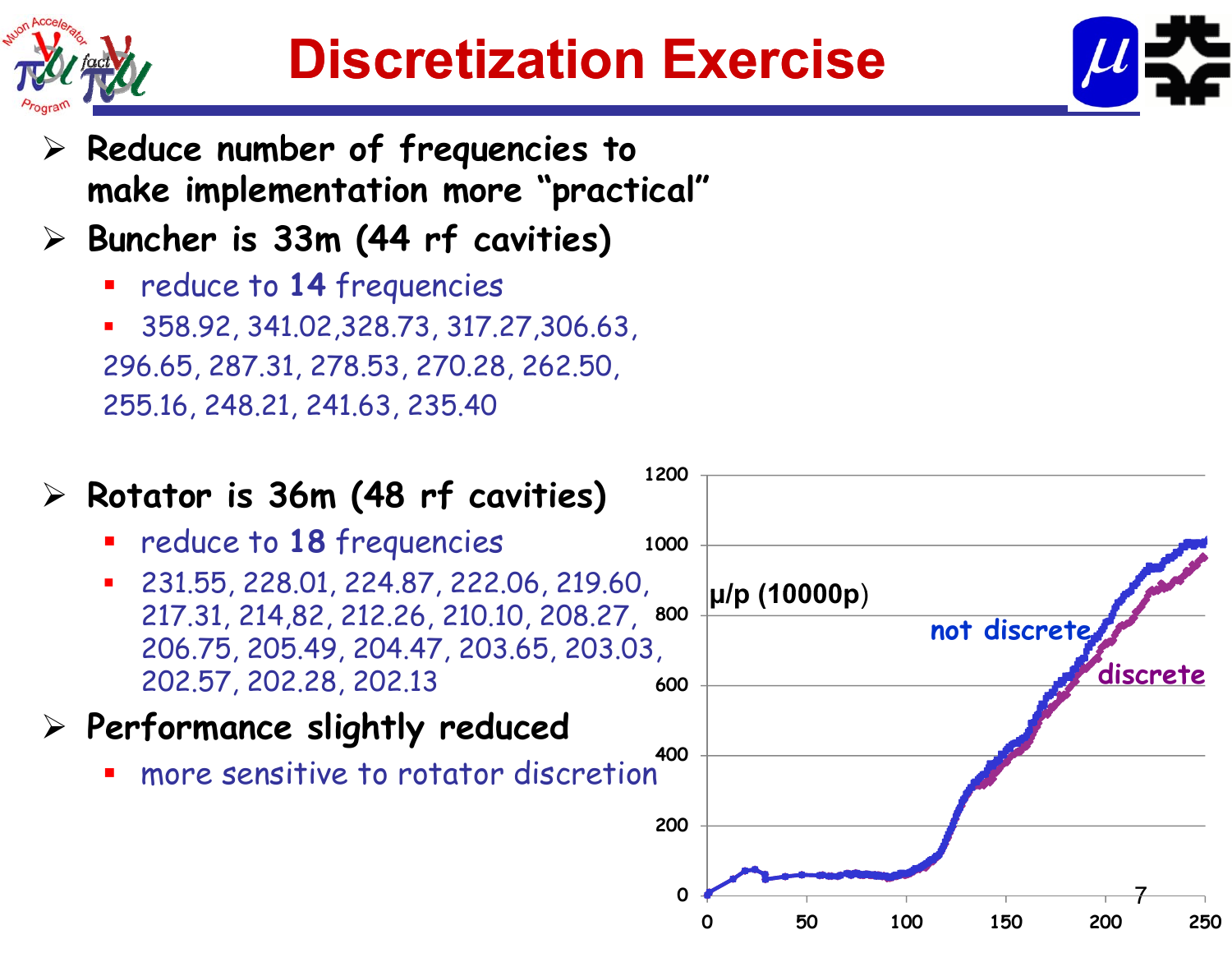# **Rf Buncher/Rotator/Cooler requirements**

8

- $\blacktriangleright$  **Buncher**
	- **44** cavities (**14** frequencies)
	- $\blacksquare$ **13** power supplies **(~1—3MW)**
- $\blacktriangleright$  **RF Rotator**
	- **48** cavities (**18** frequencies)
	- $\blacksquare$ 13 MV/m, 0.5m
	- $\blacksquare$ ~**2.5MW** (peak power) per cavity
- **Cooling System – 201.25 MHz**
	- $\blacksquare$ 100 0.5m cavities (75m cooler), 16MV/m
	- **Service Service** <sup>~</sup>**4MW** /cavity – most expensive item

![](_page_7_Figure_12.jpeg)

![](_page_7_Figure_13.jpeg)

| <b>Front End</b><br>section | Length      | #rf<br>cavities | frequencies       | # of<br>freq. | rf<br>gradient | rf peak power<br>requirements   |
|-----------------------------|-------------|-----------------|-------------------|---------------|----------------|---------------------------------|
| <b>Buncher</b>              | 33m         | 44              | 358.9 to<br>235.4 | 14            | 0 to 12        | $~1$ to 6 MW/freq.              |
| Rotator                     | 36m         | 48              | 231.5 to<br>202.1 | 18            | 13             | ~2.5MW/cavity                   |
| Cooler                      | 75m         | 100             | 201.25MHz         |               | 16 MV/m        | ~4MW/cavity                     |
| <b>Total</b>                | $\sim$ 240m | 192             |                   | 33            | $~1000$ MV     | $-550$ MW<br>400MW from cooling |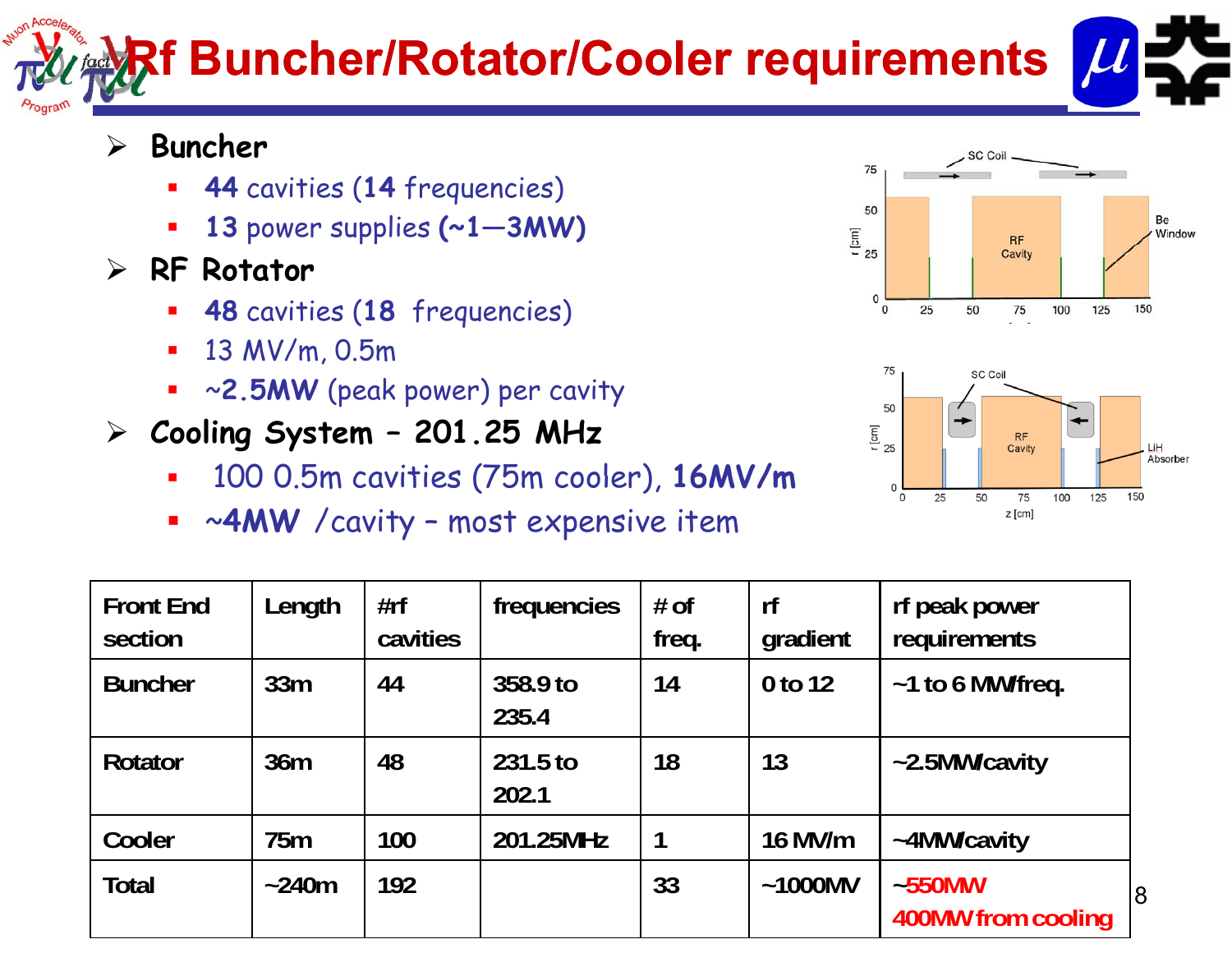![](_page_8_Picture_0.jpeg)

![](_page_8_Picture_1.jpeg)

![](_page_8_Picture_2.jpeg)

- **Neutrino Factory Front End:**
	- **Discretized version of front end +** Chicane/absorber presented
	- 201.25 MHz version